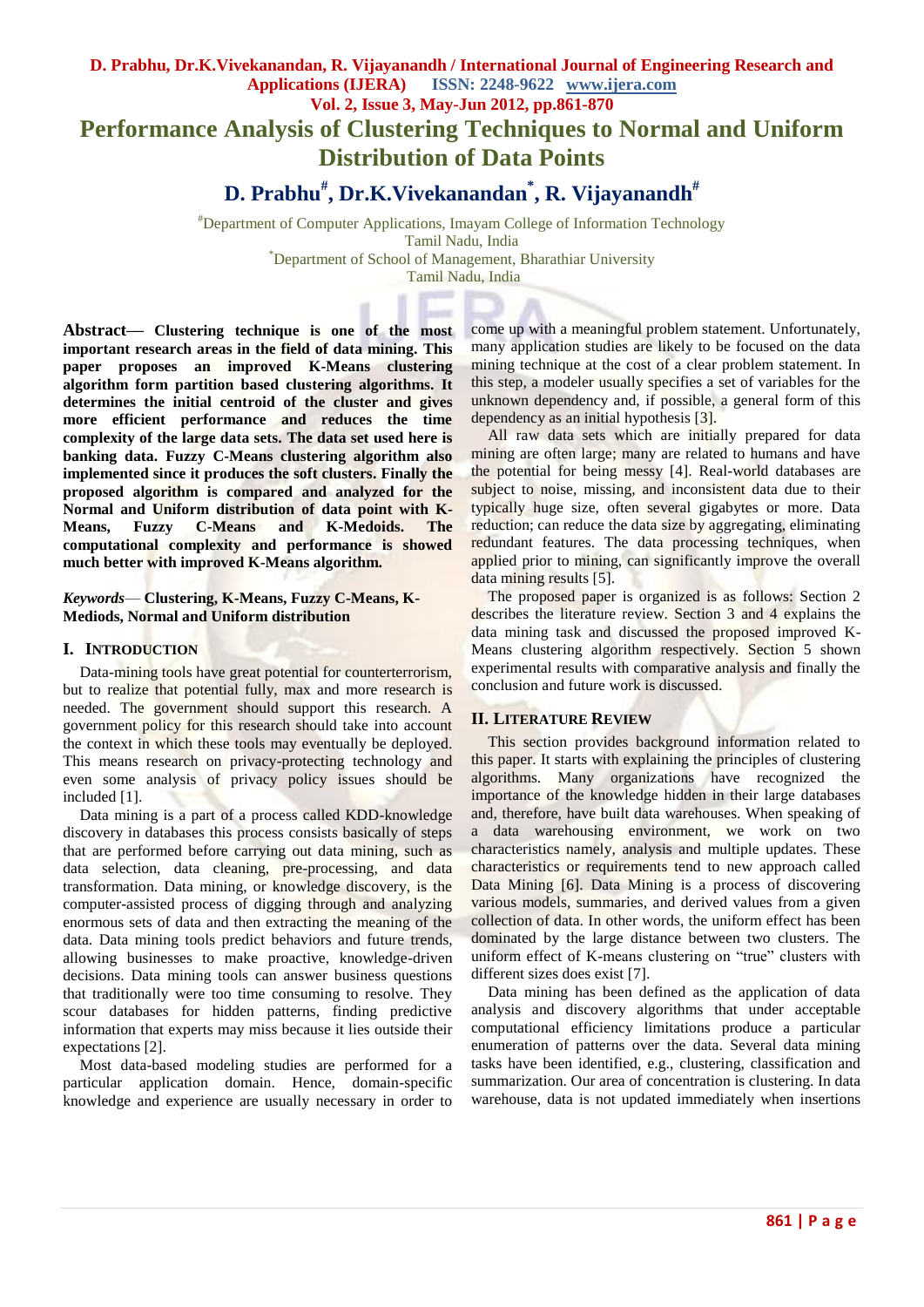and deletions on the operational databases occur. Updates are collected and applied to the data warehouse periodically in a batch mode, e.g., each night. Due to the very large size of the databases, it is unfeasible to cluster entire data for every updates. Hence, it is highly desirable to perform these updates incrementally [8].

Data Mining is the notion of all methods and techniques, which allow analyzing very large data sets to extract and discover previously unknown structures and relations out of such huge heaps of details. This information is filtered, prepared and classified so that it will be a valuable aid for decisions and strategies [9].

Clustering is a process in which a group of unlabeled patterns are partitioned into a number of sets so that similar patterns are assigned to the same cluster, and dissimilar patterns are assigned to different clusters. There are two goals for a clustering algorithm, determining good clusters and doing so efficiently. Clustering has become a widely studied problem in a variety of application domains, such as in data mining and knowledge discovery [10].

#### **III. DATA MINING TASK**

Data mining is the task of discovering interesting patterns from large amounts of data where the data to be stored in databases, data warehouse or other information repositories. It is a young interdisciplinary field, drawing from areas such as database system, data warehousing, statistics, machine learning, data visualization, information retrieval and high performance computing.

The primary task of data mining is prediction and description. Prediction involves using variables or fields in database to guess unknown or future values of other variables of interest. Description focuses on finding humaninterpretable patterns describing the data. The descriptions are achieved by using the following primary data mining tasks [3].

- Classification: The task is to learn to assign instances to predefined classes.
- Regression: Is learning a function which maps a data item to a real valued prediction Variable.
- Clustering: A collection of data objects that object is similar to one another and thus can be treated collectively as one group.
- Summarization: Involves methods for finding a compact description for a subset of data.
- Sequence Analysis: It models sequential patterns, like time series analysis, gene sequence etc., and the goal are to model the status of the process generating the sequence.

Association Rule: The aim of association rule mining is to find patterns in a transaction database. The database contains transactions which consist of a set of items and a transaction identifier. Association rules are implications of the form  $X \rightarrow$  Y where X and Y are two disjoint subsets of all available items. X is called the antecedent or LHS (left hand side) and Y is called the consequent or RHS (right hand side).

#### **IV. IMPROVED K-MEANS CLUSTERING ALGORITHM**

In the Improved clustering method discussed in this paper, both the phases of the original K-Means algorithm are personalized to improve the efficiency. A popular clustering method that minimizes the clustering error is the K-Means algorithm [11]. However, the K-Means algorithm is a local search procedure and it is well known that it suffers from the serious drawback that its performance heavily depends on the initial starting conditions.

The Improved method

Input :  $D = \{d1, d2, \ldots, dn\}$  // set of n data items k // Number of desired clusters Output : A set of k clusters.

Steps:

Phase 1: Determine the initial centroids of the clusters by using Algorithm 1.

Phase 2: Assign each data point to the appropriate clusters.

In the first phase, the initial centroids are determined systematically so as to produce clusters with better accuracy [12]. The second phase makes use of a variant of the clustering method. It starts by forming the initial clusters based on the relative distance of each data-point from the initial centroids. These clusters are subsequently fine-tuned by using a heuristic approach, thereby improving the efficiency. The two phases of the improved method are described below as Algorithm 1 and Algorithm 2. [5].

Algorithm : Finding the initial centroids

Input  $:D = \{d1, d2, \ldots, dn\}$  // set of n data items k

// Number of desired clusters

Output: A set of k initial centroids .

Step  $1:$  Set  $m = 1$ ;

Step 2 : Compute the distance between each data point and all other data- points in the set D;

Step 3 : Find the closest pair of data points from the set D and form a data-point set Am  $(1 \le m \le k)$  which contains these two data- points, Delete these two data points from the set D;

Step 4 : Find the data point in D that is closest to the data point set Am, Add it to Am and delete it from D;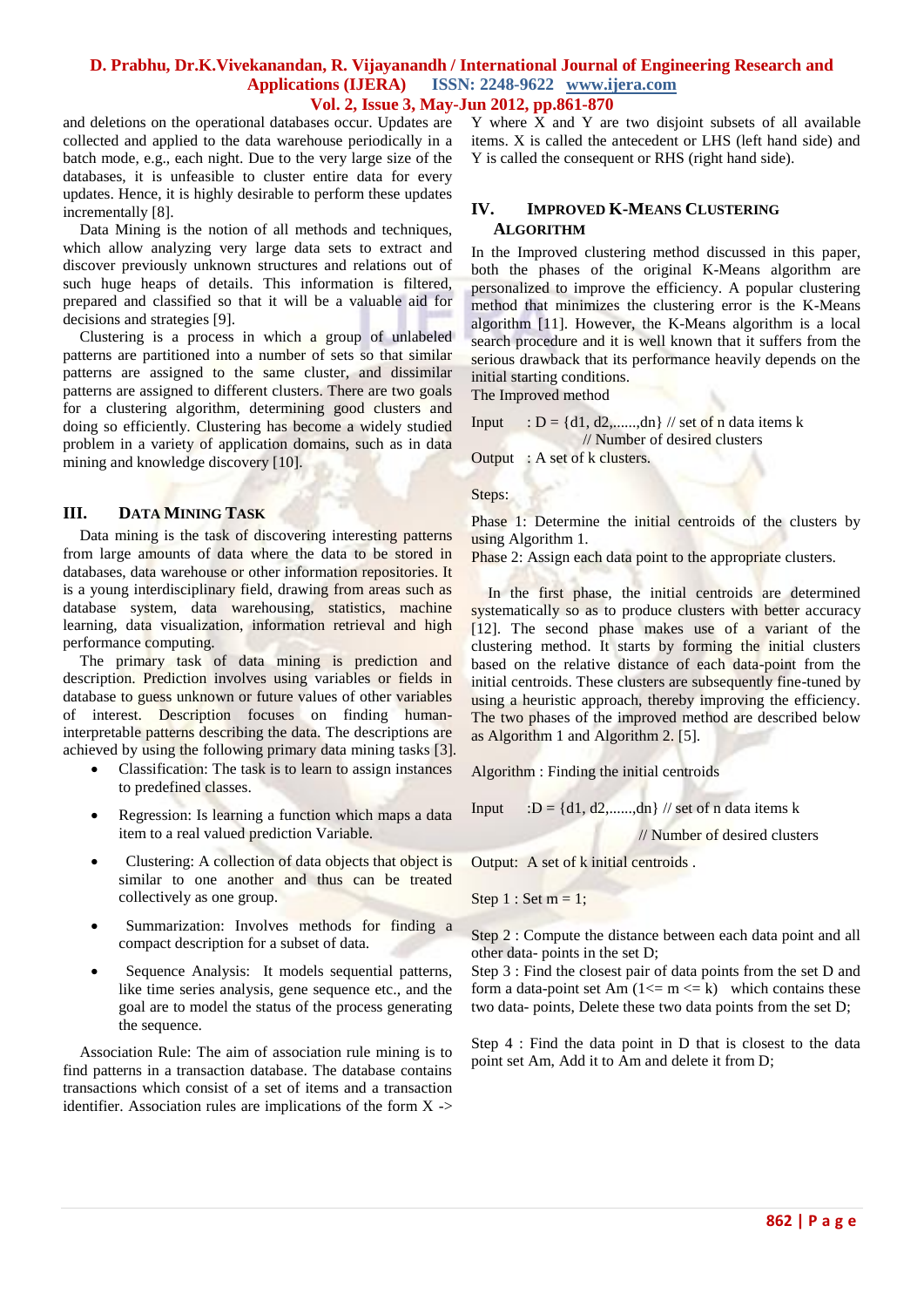Step 5 : Repeat step 4 until the number of data points in Am Step 6 : Repeat reaches  $0.75*(n/k);$ 

Step 6 : If m<k, then  $m = m+1$ , find another pair of data points from D between which the distance is the shortest, form another data-point set Am and delete them from D, Go to step 4;

Step 7 : For each data-point set Am  $(1\le m\le k)$  find the arithmetic mean of the vectors of data points in Am, these means will be the initial centroids [13].

The above algorithm describes the method for finding initial centroids of the clusters [12], [14]. Initially, compute the distances between each data point and all other data points in the set of data points. Then find out the closest pair of data points and form a set A1 consisting of these two data points, and delete them from the data point set D. Then determine the data point which is closest to the set A1, add it to A1 and delete it from D. Repeat this procedure until the number of elements in the set A1 reaches a threshold.

At that point go back to the second step and form another data-point set A2. Repeat this till 'k' such sets of data points are obtained. Finally the initial centroids are obtained by averaging all the vectors in each data-point set. The Euclidean distance is used for determining the closeness of each data point to the cluster centroids. The distance between one vector  $X = (x1, x2, \ldots, xn)$  and another vector  $Y = (y1, y2, \ldots, yn)$ is obtained as

$$
d(X,Y) = \sqrt{((X1 - Y1)^2 + (X2 - Y2)^2 + ... + (Xn - Yn)^2)}
$$
 (1)

The distance between a data point X and a data-point set D is defined as ,  $d(X, D) = min$  (d  $(X, Y)$ , where YE D).The initial centroids of the clusters are given as input to the second stage, for assigning data points to appropriate clusters.

The steps involved in this phase are outlined as Algorithm 3.2 [3].

Algorithm : Assigning data-points to clusters

Input : 
$$
D = \{d1, d2, \ldots, dn\}
$$
 // set of n data-points. C  
=  $\{c1, c2, \ldots, k\}$  // set of k centroids

Output: A set of k clusters

Steps:

Step 1 : Compute the distance of each data-point di  $(1\le i\le n)$ to all the centroids cj  $(1 \le i \le k)$  as  $d(\text{di}, \text{ci})$ ;

Step 2 : For each data-point di, find the closest centroid cj and assign di to cluster j.

Step 3 : Set ClusterId[i]=j; // j:Id of the closest cluster

Step 4 : Set Nearest\_Dist[i]= d(di, cj);

Step 5 : For each cluster j  $(1 \le i \le k)$ , recalculate the centroids;

Step 7 : For each data-point di,

Step 7.1 : Compute its distance from the centroid of the present nearest cluster;

Step 7.2 : If this distance is less than or equal to the present nearest distance, the data-point stays in the cluster;

Else

Step 7.2.1 For every centroid cj  $(1 \le i \le k)$  Compute the distance d(di, cj);

Endfor;

Step 7.2.2 Assign the data-point di to the cluster with the nearest centroid cj<br>Step 7.2.3 Se

 $Set$  ClusterId[i]=j; Step 7.2.4 Set Nearest\_Dist $[i] = d(di, cj);$ 

Endfor;

Step 8 : For each cluster j  $(1 \le j \le k)$ , recalculate the centroids; Until the convergence criteria is met.

The first step in Phase 2 is to determine the distance between each data-point and the initial centroids of all the clusters. The data-points are then assigned to the clusters having the closest centroids. This results in an initial grouping of the data-points. For each data-point, the cluster to which it is assigned (ClusterId) and its distance from the centroid of the nearest cluster (Nearest\_Dist) are noted. Inclusion of datapoints in various clusters may lead to a change in the values of the cluster centroids.

For each cluster, the centroids are recalculated by taking the mean of the values of its data-points. Up to this step, the procedure is almost similar to the original K-Means algorithm except that the initial centroids are computed systematically [13].

The next stage is an iterative process which makes use of a heuristic method to improve the efficiency. During the iteration, the data-points may get redistributed to different clusters. The method involves keeping track of the distance between each data-point and the centroid of its present nearest cluster. At the beginning of the iteration, the distance of each data point from the new centroid of its present nearest cluster is determined.

If this distance is less than or equal to the previous nearest distance, that is an indication that the data point stays in that cluster itself and there is no need to compute its distance from other centroids [7]. These results in the saving of time required to compute the distances to k-1 cluster centroids. On the other hand, if the new centroid of the present nearest cluster is more distant from the data-point than its previous centroid, there is a chance for the data point getting included in another nearer cluster. In that case, it is required to determine the distance of the data point from all the cluster centroids. Identify the new nearest cluster and record the new value of the nearest distance. The loop is repeated until no more data-points cross cluster boundaries, which indicates the convergence criterion. The heuristic method described above results in significant reduction in the number of computations and thus improves the efficiency [13].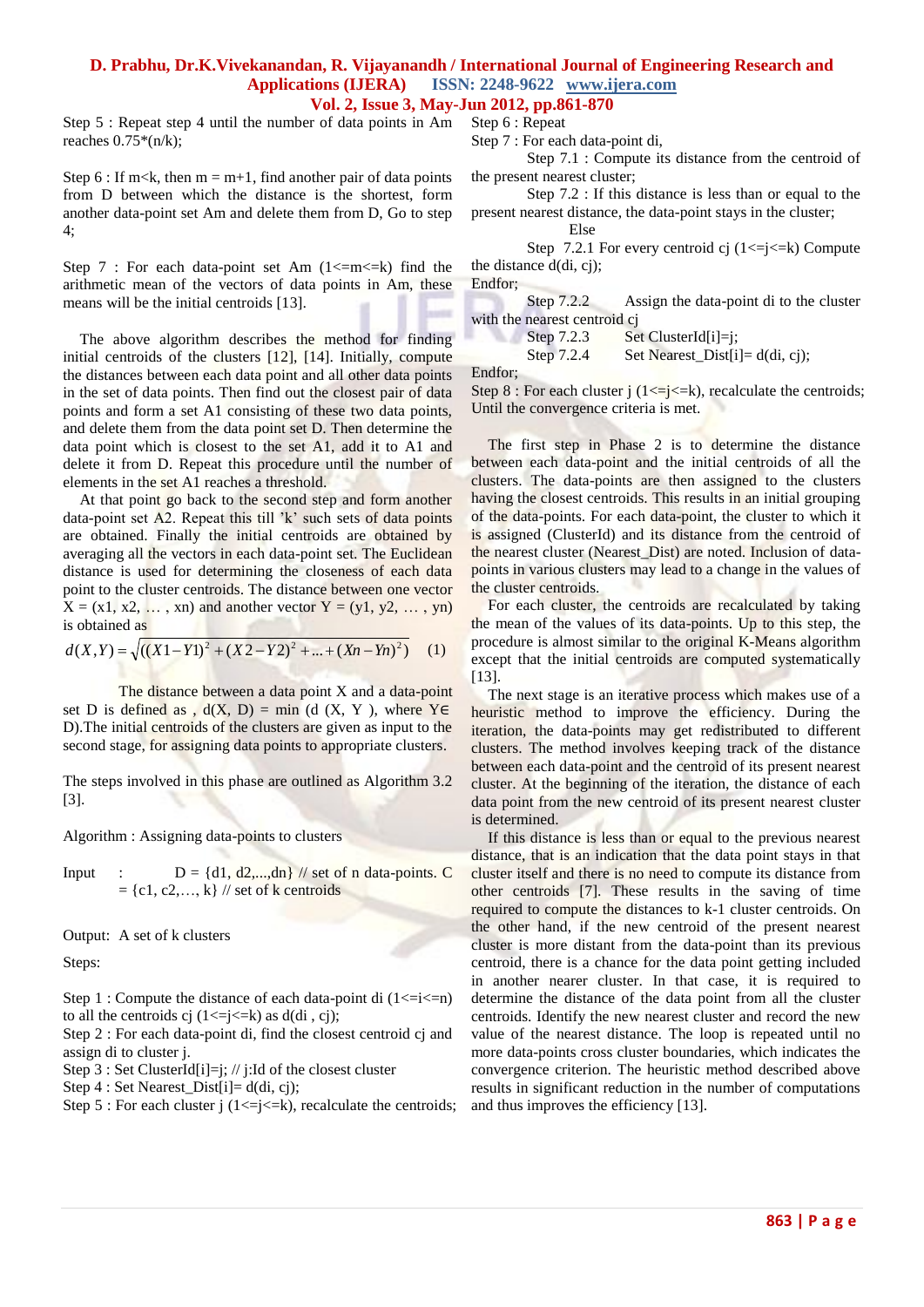The Improved k-means clustering algorithm is implemented in the normal and uniform distributed data points.

#### **V. EXPERIMENTAL RESULTS**

The banking data set is used as the input of the system. Residential areas, location of bank are the classes taken in this dataset and the eight attributes are residential area1, location of bank2, location of bank 3, population size for area2, population size for area3, made up temperature controlling bank choice, maximum possible length of queues, rejection rate.

These data points are converted into normal and uniform distribution data point's. These normal and uniform distribution data points can be used to very flexible for users. Then the time complexity could be reduced by the normal and uniform distribution data points using clustering algorithms. This implementation should taken 1000 data points and 2 attributes and the number of clusters given by the user is 10 (k  $= 10$ ) for normal and uniform distribution.

The number of clusters and data points is given by the user during execution of the program. The algorithm is repeated 1000 times to get efficient output. The cluster centers (centroids) are calculated for each cluster by its mean value and clusters are formed depending upon the distance between data points.

The experiment is carried out in normal and uniform distribution of data points with K-Means, Fuzzy C-Means, K-Mediods and improved K-Means clustering algorithm. Then performance analysis is made.

## *A. Experiment A*

K-Means clustering algorithm for normal distribution data points is explained with executing results and followed by K-Means algorithm for uniform distribution data points. The experimental results are discussed for the K-Means algorithm. The resulting clusters of the normal distribution of K-Means algorithm is presented in different runs. For this work the system is used with specifications of core i3 processor and 3GHz, disk space on windows 7 system. The results may be varying by the system specification. The goal is to divide the objects into K clusters such that the Homogeneity score, which is calculated relatively to the centroids of the clusters, is minimized.





• In run 1 cluster

 $size = \{102, 95, 81, 75, 86, 117, 76, 102, 135, 131\}$  and the time could be taken in elapsed time is 2496.6ms.

- In run 2 cluster  $size={118,101,93,119,99,90,94,61,99,126}$  and the time could be taken in elapsed time is 2141.4ms.
- In run 3 cluster  $size={136,99,102,132,96,90,88,84,86,90}$  and the time could be taken in elapsed time is 2141.1ms.
- In run 4 cluster  $size = \{78,96,110,120,146,50,100,80,94,126\}$  and the time could be taken in elapsed time is 2140.2ms.
- In run 5 cluster  $size={102,96,99,100,97,115,65,126,105,95}$  and the time could be taken in elapsed time is 2140.3ms. (In run2 to run5 the screen shots have been added the appendix.).

The resulting clusters of the uniform distribution of K-Means algorithm is presented in different runs. Compute modified cluster centers and the cumulative distance measure between each centroid and its assigned elements. The elapsed time can be taken in milli seconds. In the performance for each run is differing. In the K-Means algorithm performed 500 random initiations of cluster centroids for each number of required clusters.

• In run 1 cluster

 $size={87,75,107,99,145,90,94,115,98,90}$  and the time could be taken in elapsed time is 1543 ms.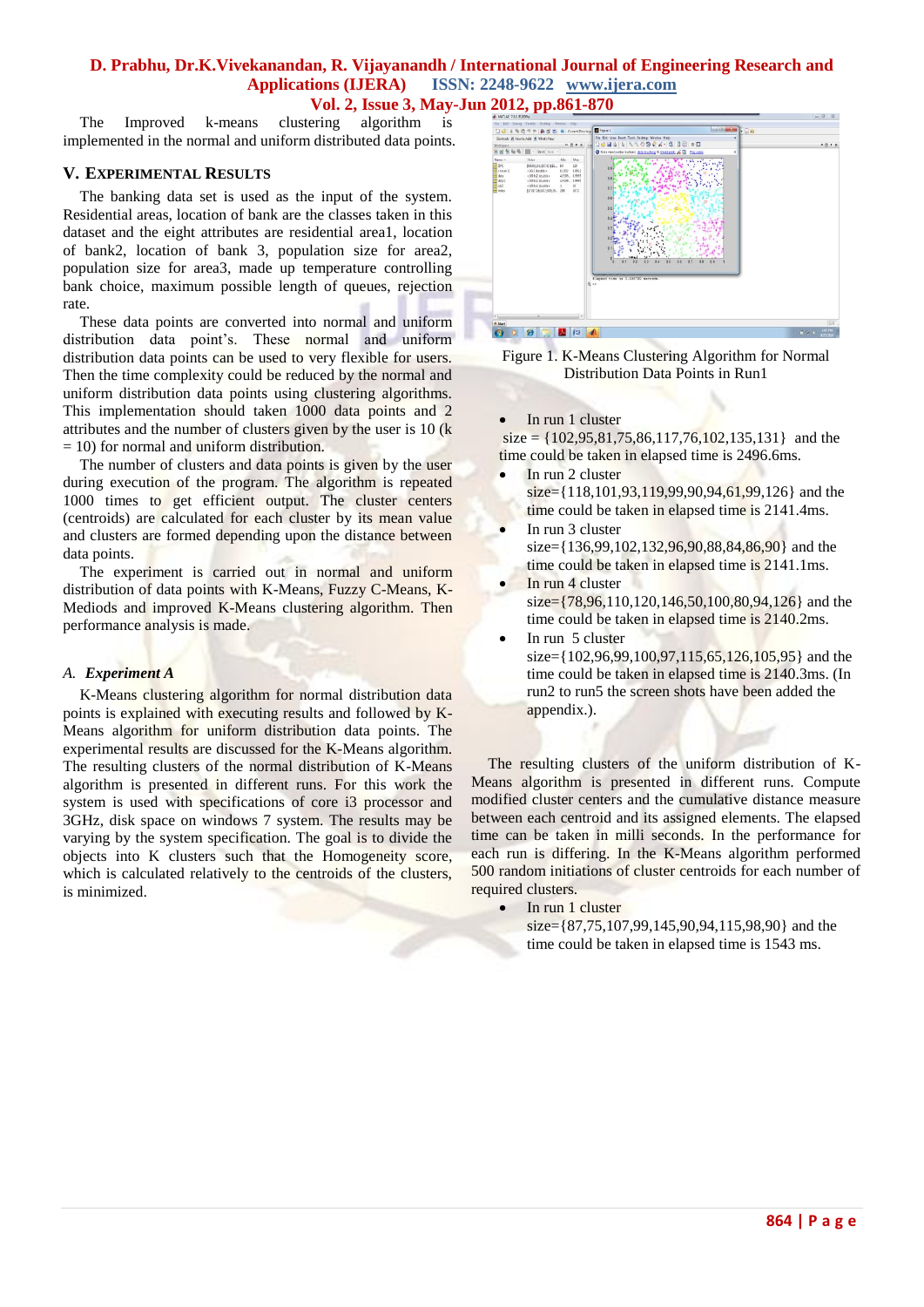## **D. Prabhu, Dr.K.Vivekanandan, R. Vijayanandh / International Journal of Engineering Research and Applications (IJERA) ISSN: 2248-9622 www.ijera.com**





Figure 2. K-Means Clustering Algorithm for Uniform Distribution Data Points in Run1

- In run 2 cluster size={ $92,99,83,116,116,93,110,91,109,91$ } and the time could be taken in elapsed time is 1396 ms.
- In run 3 cluster size= $\{108,88,130,74,95,115,94,98,100,98\}$  and the time could be taken in elapsed time is 1392 ms.
- In run 4 cluster size={ $121,111,107,115,67,55,97,99,125,103$ } and the time could be taken in elapsed time is 1258 ms.
- $\bullet$  In run 5 cluster  $size = \{ 86, 100, 149, 90, 139, 86, 77, 98, 94, 81 \}$  and the time could be taken in elapsed time is 1402 ms. (In run2 to run5 the screen shots have been added the appendix.)

## *B. Experiment B*

The K-Medoids algorithm for normal distribution data points is explained with executing results and followed by K-Medoids algorithm for uniform distribution data points. The experimental results are discussed for the K-Medoids algorithm. The normal distribution is often used to describe, at least approximately, any [variable](http://en.wikipedia.org/wiki/Random_variable) that tends to cluster around the mean. By the [central limit theorem,](http://en.wikipedia.org/wiki/Central_limit_theorem) under certain conditions the sum of a number of [random variables](http://en.wikipedia.org/wiki/Random_variables) with finite means and variances approaches a normal distribution as the number of variables increases. For this reason, the normal distribution is commonly encountered in practice, and is used throughout [statistics,](http://en.wikipedia.org/wiki/Statistics) [natural science,](http://en.wikipedia.org/wiki/Natural_science) and [social science\[2\]](http://en.wikipedia.org/wiki/Social_science) as a simple model for complex phenomena.

- In run 1 cluster
	- size={ 96,121,95,106,103,89,110,118,78,84} and the time could be taken in elapsed time is 1781.6 ms.





- In run 2 cluster size={ 120,78,97,110,146,50,100,80,93,126} and the time could be taken in elapsed time is 1291.14ms.
	- In run 3 cluster size={ $96,102,99,100,97,115,65,126,105,95$ } and the time could be taken in elapsed time is 1151.41ms.
- In run 4 cluster size={ 88,112,95,82,120,86,119,106,102,90} and the time could be taken in elapsed time is 1154.41ms.
- In run 5 cluster

size={ $121,132,98,74,82,149,118,67,81,78$ } and the time could be taken in elapsed time is 1134.94ms. (In run2 to run5 the screen shots have been added in the appendix.)

K-Medoids Clustering Algorithm for Uniform Distribution Data Points.

In this study, the K-Medoids algorithm for uniform distribution data points is explained with executing results .The experimental results are discussed for the K-Medoids algorithm. In uniform distribution data points could be used the probability density function. The domain value is  $a \le x \le b$ . a,b is a boundary values  $a \le b$ .

In run 1 cluster

 $size={ 164, 72, 91, 103, 101, 107, 77, 108, 91, 86 }$  and the time could be taken in elapsed time is 1249.6ms.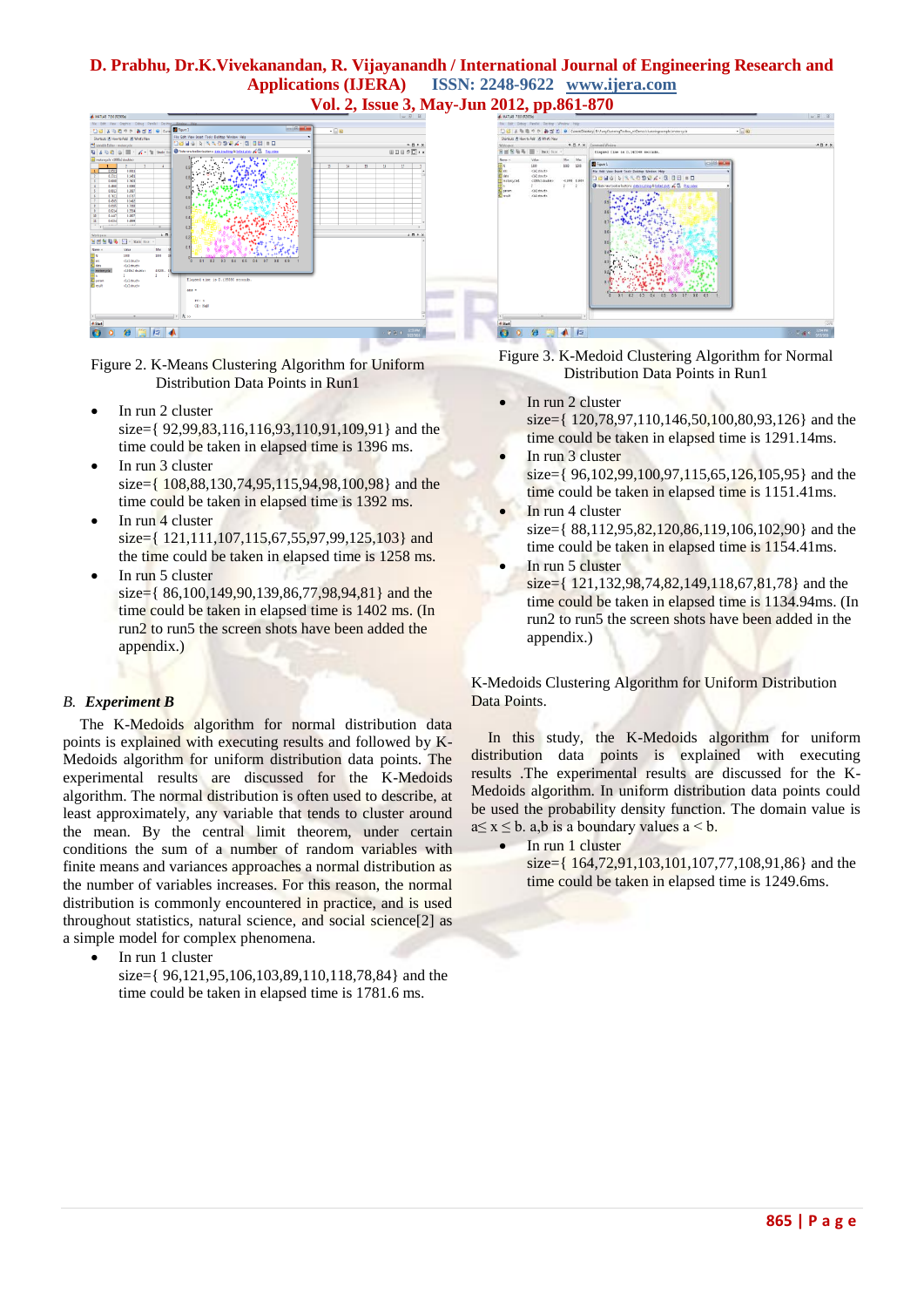# **D. Prabhu, Dr.K.Vivekanandan, R. Vijayanandh / International Journal of Engineering Research and Applications (IJERA) ISSN: 2248-9622 www.ijera.com**





Figure 4. K-Medoid Clustering Algorithm for Uniform Distribution Data Points in Run1

- In run 2 cluster size={133,98,103,116,56,96,108,101,91,98} and the time could be taken in elapsed time is 1244.74ms.
- In run 3 cluster size= $\{ 81,98,90,103,80,119,115,97,104,113 \}$  and the time could be taken in elapsed time is 1247.31ms.
- $\bullet$  In run 4 cluster size={ 114,117,96,97,102,98,81,95,92,108} and the time could be taken in elapsed time is 1400.39ms.
- In run 5 cluster
	- size={ $100,74,118,113,109,88,95,104,100,99$ } and the time could be taken in elapsed time is 1248.94ms. (In run2 to run5 the screen shots have been added in the appendix.)

## *C. Experiment C*

Fuzzy C-Means allows to searching for soft clusters. In this study, the Fuzzy C-Means algorithm for normal distribution data points is explained with executing results and followed by Fuzzy C-Means algorithm for uniform distribution data points. The experimental results are discussed for the Fuzzy C-Means. While many algorithms have been proposed for large and very large data sets for the crisp case, not as much work has been done for the fuzzy case. As pointed out in [10], the crisp case may not be easily generalized for fuzzy clustering.

- In run 1 cluster
	- size={ $91,107,105,78,106,123,81,115,105$ , 89} and the time could be taken in elapsed time is 434.480ms.



- In run 2 cluster size={ $93,101,126,97,84,91,92,97,95,124$ } and the time could be taken in elapsed time is 445.644ms.
- $\bullet$  In run 3 cluster size= $\{96,92,$ 123,82,125,93,96,102,94,97} and the time could be taken in elapsed time is 448.084ms.
- In run 4 cluster size={ 95,126,92,103,97,91,125,93,81,97} and the time could be taken in elapsed time is 461.180 ms.
- In run 5 cluster  $size={ 125,81,95,98,93,103,122,93,92,98 }$  and the time could be taken in elapsed time is 445.199 ms. (In run2 to run5 the screen shots have been added in the appendix.).

The Fuzzy C-Means algorithm for uniform distribution data points is explained with executing results .The experimental results are discussed for the Fuzzy C-Means algorithm.

> In run 1 cluster  $size={ 90,101,87,89,103,106,127,135,98,64}$  and the time could be taken in elapsed time is 434.480ms.



Figure 6. Fuzzy C-Means Clustering Algorithm for Uniform Distribution Data Points in Run1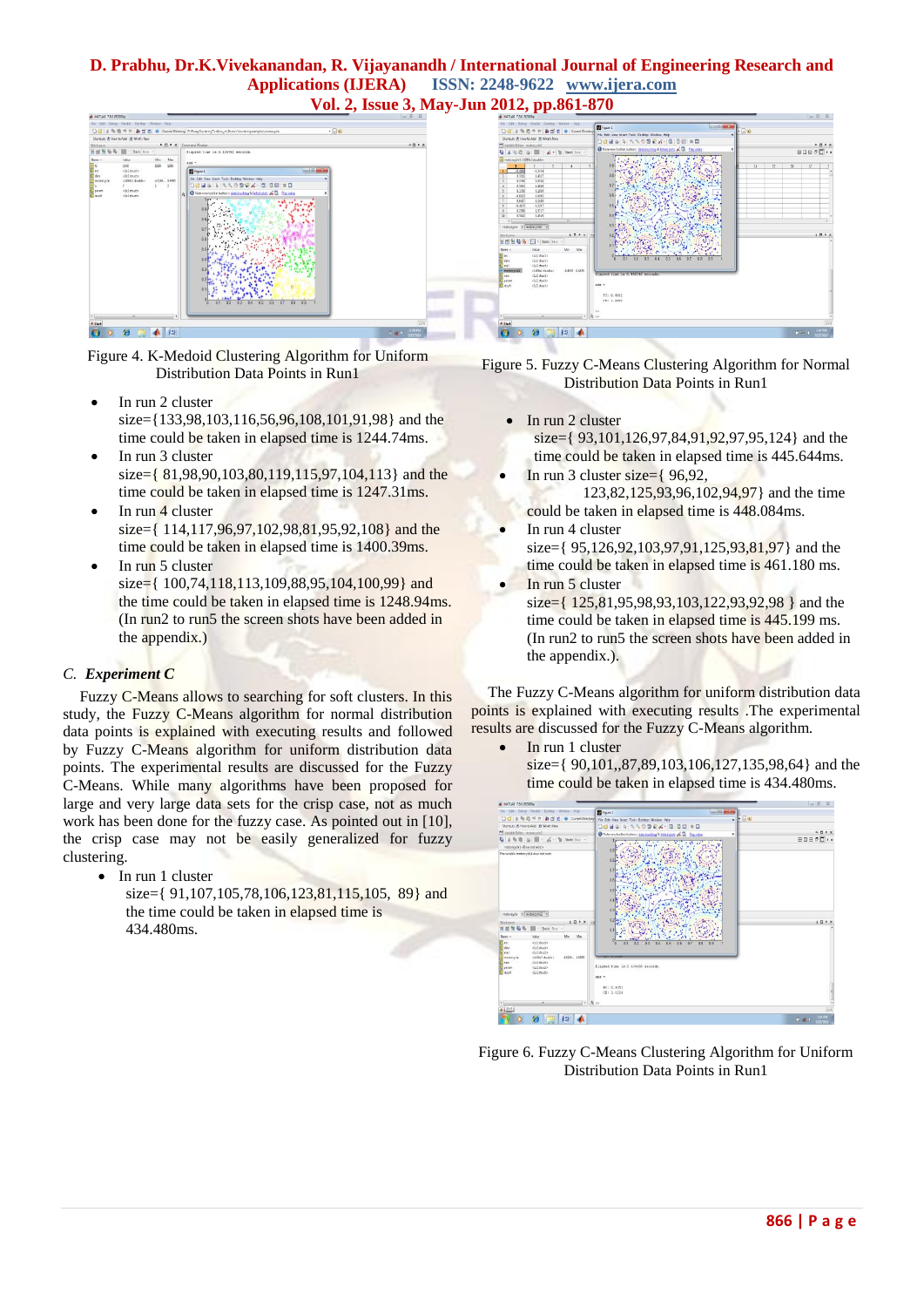## In run 2 cluster

size={ 110,86,79,102,123,108,125,84,83,100} and the time could be taken in elapsed time is 228.034ms.

#### In run 3 cluster

size={  $65,85,103,108,89,135,127,103,88,97$ } and the time could be taken in elapsed time is 241.502ms.

#### In run 4 cluster

size={ 86,108,109,125,88,66,105,99,129,85} and the time could be taken in elapsed time is 245.073ms.

#### In run 5 cluster

size={ $102,111,65,90,125,87,96,133,102,89$ } and the time could be taken in elapsed time is 245.073ms. (In run2 to run5 the screen shots have been added in the appendix.)

#### *D. Experiment D*

The Improved K-Means algorithm for normal distribution data points is explained with executing results and followed by Improved K-Means algorithm for uniform distribution data points. The experimental results are discussed for the Improved K-Means algorithm.

In run 1 cluster

size= $\{42,77,65,148,125,104,67,95,111,166\}$  and the time could be taken in elapsed time is 62.2ms.

| A MATLAS 7.80 (R2009e)    | for Life Court Festal Destry Wedne Hills |                |                                |                                                                                          |    |    |              |                  | $= 0$ $2$ |
|---------------------------|------------------------------------------|----------------|--------------------------------|------------------------------------------------------------------------------------------|----|----|--------------|------------------|-----------|
|                           |                                          |                |                                | $-100$<br>□ 日 る 司 ウ P 為 T 日 ● ConetDectory: Cillier/use/Decement/MATAB                   |    |    |              |                  |           |
|                           | Shortcuts (8) How to Add (8) What's New  |                |                                |                                                                                          |    |    |              |                  |           |
| To local in Editor-OPC    |                                          |                |                                |                                                                                          |    |    |              |                  | $-0.53$   |
|                           | Q 3 0 0 0 0 円 ≤ 1 m 2ml for -            |                |                                |                                                                                          |    |    |              | <b>BDB @D **</b> |           |
| EDIC clid double>         |                                          |                |                                | <b>IDIBILIA</b><br><b>D</b> Figure 1                                                     |    |    |              |                  |           |
|                           |                                          | ×              |                                | File Edit View Stort Tools Desisto Window Help<br>٠                                      | 14 | 15 | $\mathbf{u}$ | $\mathcal{V}$    | $_{31}$   |
| $^{12}$                   |                                          |                |                                | <b>DOMORATOSYA GOB #B</b>                                                                |    |    |              |                  |           |
| в<br>91                   |                                          |                |                                | O Note new toolse button: detailership & interioris of C Statester<br>$\bar{\mathbf{x}}$ |    |    |              |                  |           |
| m                         |                                          |                |                                |                                                                                          |    |    |              |                  |           |
| $rac{5}{4}$<br><b>Izt</b> |                                          |                |                                |                                                                                          |    |    |              |                  |           |
| w                         |                                          |                |                                | 39                                                                                       |    |    |              |                  |           |
| ï<br>٢<br>SI.             |                                          |                |                                | 13                                                                                       |    |    |              |                  |           |
| T.                        |                                          |                |                                |                                                                                          |    |    |              |                  |           |
| $\sim$                    |                                          |                |                                |                                                                                          |    |    |              |                  |           |
| $dm = \sqrt{TPC + 1}$     |                                          |                |                                | 35                                                                                       |    |    |              |                  |           |
| Morkrasce                 |                                          |                | 1 D A X Care                   | 0.5                                                                                      |    |    |              |                  | 1.7.7     |
| 35893                     | $\sqrt{s}$ = Stack line =                |                |                                | 64                                                                                       |    |    |              |                  |           |
| Name -                    | <b>Vilus</b>                             | Min            | May                            |                                                                                          |    |    |              |                  |           |
| Hane<br>Hane<br>Hane      | IRELANDING/25, 72<br><1004 double>       | x              | $10^{\circ}$<br>$32 - 12 = 12$ | 53.                                                                                      |    |    |              |                  |           |
|                           | cilid deubles                            | 8,1155 8,8906  |                                | 12                                                                                       |    |    |              |                  |           |
| <b>Hi</b> data            | caldude follitto                         | 4,8208  1,8905 |                                |                                                                                          |    |    |              |                  |           |
|                           |                                          |                |                                | $^{21}$                                                                                  |    |    |              |                  |           |
|                           |                                          |                |                                | ø                                                                                        |    |    |              |                  |           |
|                           |                                          |                |                                | 83<br>92<br>`o<br>93<br>84                                                               |    |    |              |                  |           |
|                           |                                          |                |                                |                                                                                          |    |    |              |                  |           |
|                           |                                          |                |                                | Elapsed time is 0.042494 seconds.                                                        |    |    |              |                  |           |
| M                         |                                          |                | $\mathbb{R}$ $\mathbb{R}$ >>   |                                                                                          |    |    |              |                  |           |
| 4 Start                   |                                          |                |                                |                                                                                          |    |    |              |                  |           |
|                           | ص                                        |                | 担<br> X                        |                                                                                          |    |    |              | $-8 - 44$        |           |
|                           |                                          |                |                                |                                                                                          |    |    |              |                  | 1/17/2010 |

- Figure 7. Improved K-Means Clustering Algorithm for Normal Distribution Data Points in Run1
- In run 2 cluster size={ $102,112,108,74,103,121,102,97,87,94$ } and the time could be taken in elapsed time is 45.97ms.
- In run 3 cluster size={ 120,91,106,101,122,97,88,87,111,77 } and the
- time could be taken in elapsed time is 44.76ms. In run 4 cluster
- size={ 92,133,71,95,95,101,74,101,121,117} and the time could be taken in elapsed time is 34.45.
- In run 5 cluster size  $=$ {123,86,93,64,96,104,133,84,121,96 } and the time

could be taken in elapsed time is 28.59 ms. (In run2 to run5 the screen shots have been added in the appendix.)

The Improved K-Means algorithm for uniform distribution data points is explained. The experimental results are discussed for the Improved K-Means algorithm. The proposed idea comes from the fact that the K-Means algorithm discovers spherical shaped cluster, whose center is the gravity center of points in that cluster, this center moves as new points are added to or removed from it. This motion makes the center closer to some points and far apart from the other points, the points that become closer to the center will stay in that cluster, so there is no need to find its distances to other cluster centers. The points far apart from the center may change the cluster, so only for these points their distances to other cluster centers will be calculated, and assigned to the nearest center.

In run 1 cluster

 $size={88,124,91,109,145,72,105,75,104,87}$  and the time could be taken in elapsed time is 31.27ms.



Figure 8. Improved K-Means Clustering Algorithm for Uniform Distribution Data Points in Run1

- In run 2 cluster size={ 98,78,92,91,122,83,93,111,122,110} and the time could be taken in elapsed time is 48.97ms.
- $\bullet$  In run 3 cluster  $size={104,71,115,100,89,102,104,121,110,84}$  and the time could be taken in elapsed time is 54.33ms.
- $\bullet$  In run 4 cluster  $size={ 111,87,123,114,118,62,90,95,116,84}$  and the time could be taken in elapsed time is 28.69 ms. In run 5 cluster
	- size={ $85.91.83.99.96.98.82.108.113.145$ } and the time could be taken in elapsed time is 24.59 ms. (In run2 to run5 the screen shots have been added the appendix.)

In this experimental results are taken in each algorithm for normal and uniform distribution data points in different run.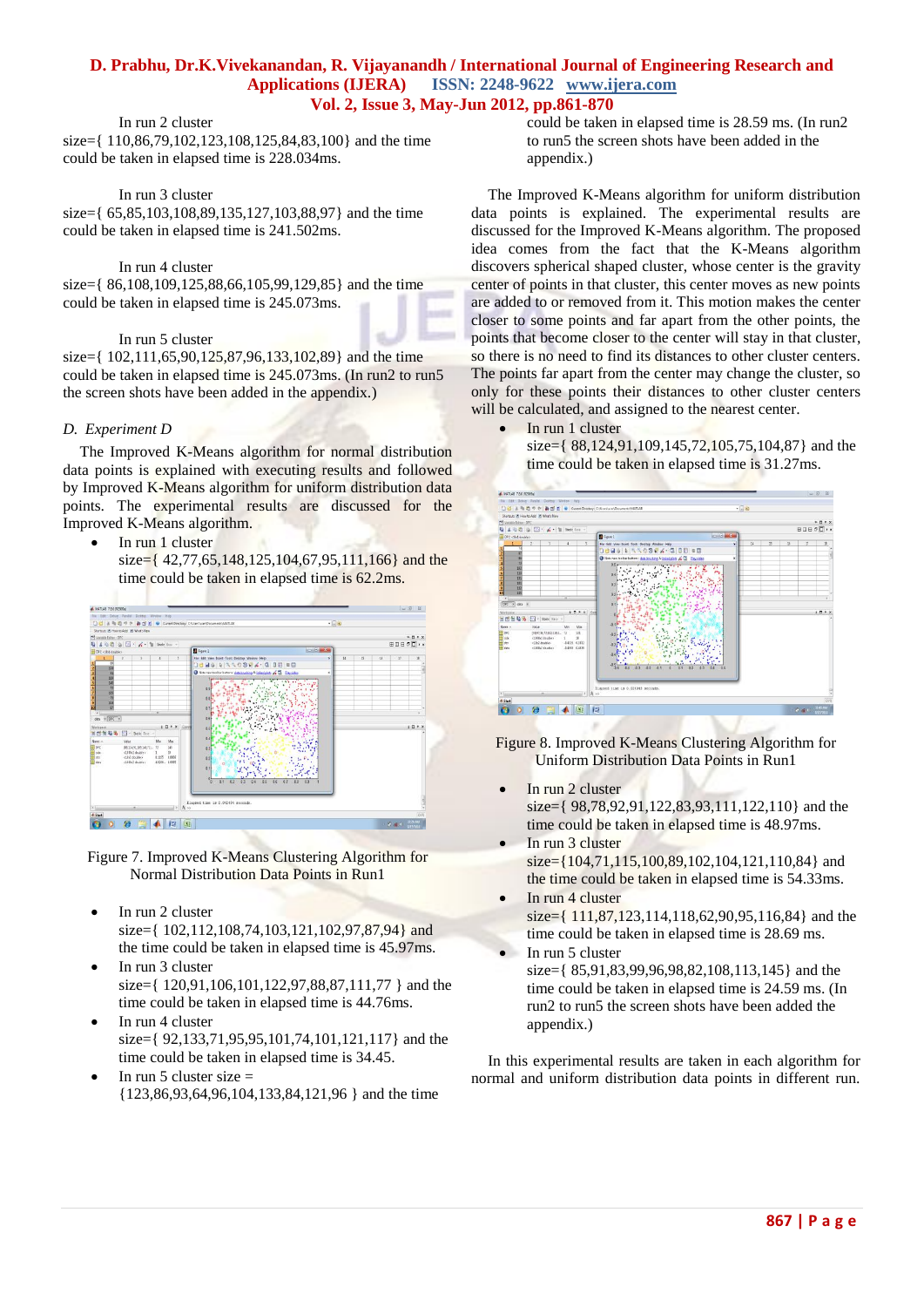And different number of iterations gives the better results for Improved K-Means clustering algorithm.

The K-Means Clustering algorithm similarity measures are calculated by Euclidean distance. The Cluster size (in even size) and elapsed time is taken as shown in Table 1.

TABLE 1: CLUSTER RESULTS USING K-MEANS FOR NORMAL DISTRIBUTION DATA POINTS

| No.of<br>clusters | $\mathbf{2}$ | 4   | 6   | 8   | 10  | Time<br>in ms |
|-------------------|--------------|-----|-----|-----|-----|---------------|
| Run1              | 95           | 75  | 117 | 102 | 131 | 2124.6        |
| Run2              | 101          | 119 | 90  | 61  | 126 | 2141.4        |
| Run3              | 99           | 132 | 88  | 86  | 87  | 2141.1        |
| Run4              | 96           | 120 | 50  | 80  | 126 | 2140.2        |
| Run5              | 96           | 100 | 115 | 126 | 95  | 2140.3        |

The Fuzzy-C-Means Clustering algorithm similarity measures are calculated by Euclidean distance. The Fuzzy-C-Means cluster size (in even size) and elapsed time taken as shown in Table 2.

TABLE 2: CLUSTER RESULTS USING FUZZY C-MEANS FOR NORMAL DISTRIBUTION DATA POINTS

| No.of<br>clusters | $\overline{2}$ | $\overline{\mathbf{4}}$ | 6   | 8   | 10  | <b>Time</b><br>in ms |
|-------------------|----------------|-------------------------|-----|-----|-----|----------------------|
| Run1              | 107            | 78                      | 123 | 115 | 89  | 434.480              |
| Run2              | 101            | 97                      | 91  | 97  | 124 | 445.644              |
| Run3              | 92             | 82                      | 93  | 102 | 97  | 448.084              |
| Run4              | 126            | 103                     | 91  | 93  | 97  | 461.180              |
| Run5              | 81             | 98                      | 103 | 93  | 98  | 445.199              |

The Improved K-Means Clustering algorithm similarity measures are calculated by Euclidean distance. The Improved K-Means Clustering algorithm use two phases, first phase is to determine the initial centroids of the clusters. Second phase is to assign each data point to the appropriate clusters.

The Improved K-Means cluster size (in even size) and elapsed time taken as shown in Table 3.

TABLE 3: CLUSTER RESULTS USING IMPROVED K-MEANS FOR NORMAL DISTRIBUTION DATA POINTS

| No.of<br>clusters | $\overline{2}$ | $\overline{\mathbf{4}}$ | 6   | 8   | 10  | <b>Time</b><br>in<br>ms |
|-------------------|----------------|-------------------------|-----|-----|-----|-------------------------|
| Run1              | 77             | 148                     | 104 | 95  | 166 | 62.2                    |
| Run2              | 112            | 74                      | 121 | 97  | 94  | 45.97                   |
| Run3              | 91             | 101                     | 97  | 87  | 77  | 44.76                   |
| Run4              | 133            | 95                      | 101 | 101 | 117 | 34.45                   |
| Run5              | 86             | 64                      | 104 | 84  | 96  | 28.59                   |

The K-Means Clustering algorithm similarity measures are calculated by Euclidean distance. The K-Means cluster size (in even size) and elapsed time taken as shown in Table 4.

TABLE 4: CLUSTER RESULTS USING K-MEANS FOR UNIFORM DISTRIBUTION DATA POINTS

| No.of<br>clusters | $\mathbf{2}$ | $\overline{\mathbf{4}}$ | 6   | 8   | 10  | Time<br>in<br>ms |
|-------------------|--------------|-------------------------|-----|-----|-----|------------------|
| Run1              | 75           | 99                      | 90  | 115 | 90  | 1543             |
| Run2              | 99           | 116                     | 93  | 91  | 91  | 1396             |
| Run3              | 88           | 74                      | 115 | 98  | 98  | 1392             |
| Run4              | 111          | 115                     | 55  | 99  | 103 | 1258             |
| Run5              | 100          | 90                      | 86  | 98  | 81  | 1402             |

The Fuzzy-C-Means Clustering algorithm similarity measures are calculated by Euclidean distance. The cluster size (in even size) and elapsed time taken as shown in Table 5

TABLE 5: CLUSTER RESULTS USING FUZZY C-MEANS FOR UNIFORM DISTRIBUTION DATA POINTS

| No.of<br>clusters | $\overline{2}$ | $\overline{\mathbf{4}}$ | 6   | 8   | 10  | <b>Time</b><br>in ms |
|-------------------|----------------|-------------------------|-----|-----|-----|----------------------|
| Run1              | 101            | 89                      | 106 | 135 | 64  | 434.480              |
| Run2              | 86             | 102                     | 108 | 84  | 100 | 228.034              |
| Run3              | 85             | 108                     | 135 | 103 | 97  | 241.502              |
| Run4              | 108            | 125                     | 66  | 99  | 85  | 245.073              |
| Run5              | 111            | 90                      | 87  | 133 | 89  | 245.073              |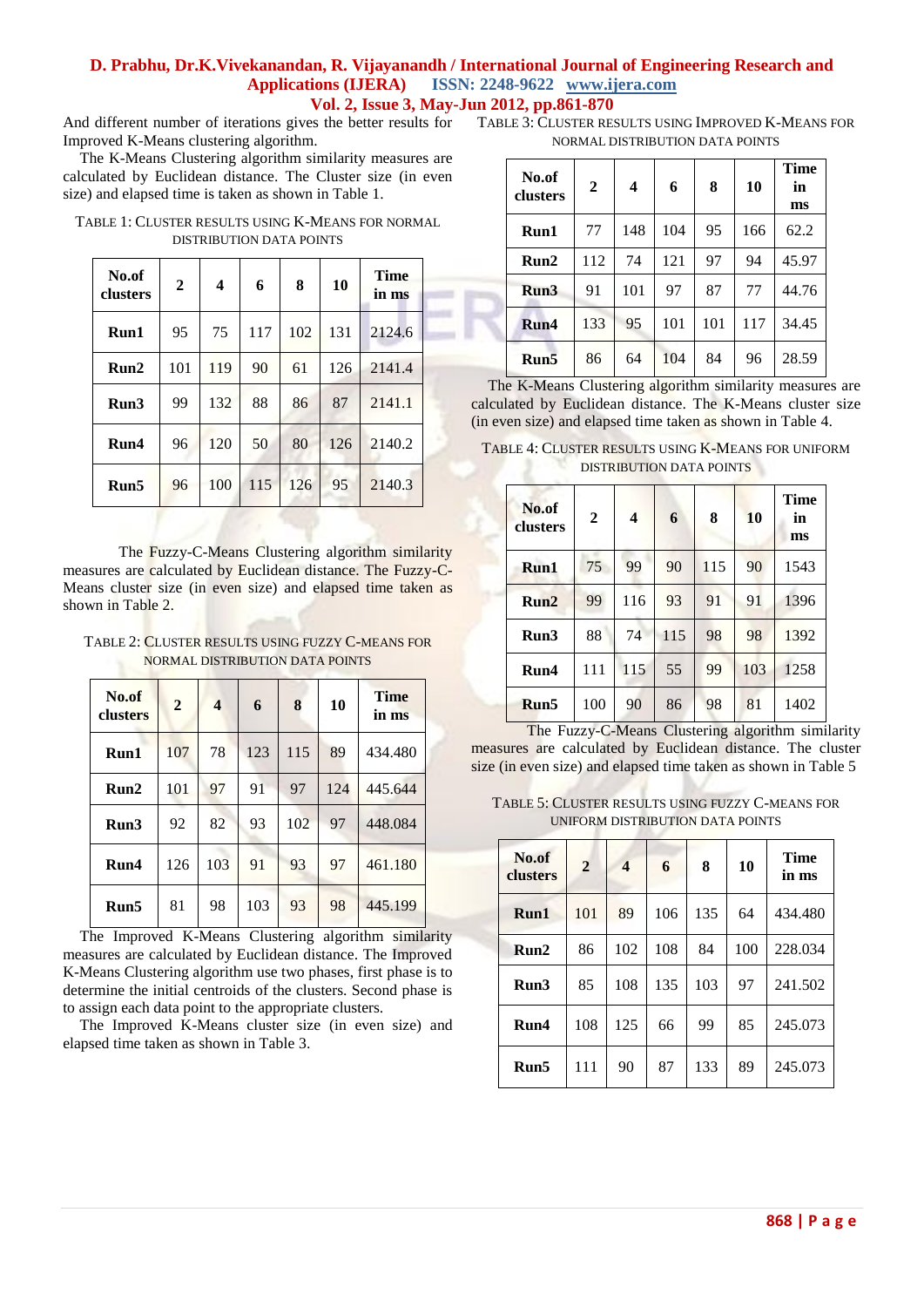The Improved K-Means Clustering algorithm similarity measures are calculated by Euclidean distance. The Improved K-Means Clustering algorithm use two phases, first phase is to determine the initial centroids of the clusters. Second phase is to assign each data point to the appropriate clusters. The cluster size (in even size) and elapsed time taken as shown in Table 6.

| TABLE 6: CLUSTER RESULTS USING IMPROVED K-MEANS FOR |
|-----------------------------------------------------|
| UNIFORM DISTRIBUTION DATA POINTS                    |
|                                                     |

٠

| No.of<br>clusters | $\boldsymbol{2}$ | $\overline{\mathbf{4}}$ | 6   | 8   | 10  | <b>Time</b><br>in<br>ms |
|-------------------|------------------|-------------------------|-----|-----|-----|-------------------------|
| Run1              | 124              | 109                     | 72  | 75  | 87  | 31.27                   |
| Run2              | 78               | 91                      | 83  | 111 | 110 | 48.97                   |
| Run3              | 71               | 100                     | 102 | 121 | 84  | 54.33                   |
| Run4              | 87               | 114                     | 62  | 95  | 84  | 28.69                   |
| Run5              | 91               | 99                      | 98  | 108 | 145 | 24.59                   |

#### *E. Experiment E*

The elapsed time of clustering for normal distribution data points by the Improved K-Means algorithm is less than K-Medoids, Fuzzy-C-Means, K-Means algorithms. The Normal Distribution data point's elapsed time accuracy is shown in the following chart (Fig.8).



Figure 8. Time complexity for Normal Distribution Data Points

The elapsed time of clustering for Uniform distribution data points by the Improved K-Means algorithm is less than K-Medoids, Fuzzy-C-Means, K-Means algorithms. The Uniform distribution data point's elapsed time accuracy is shown in the following chart (Fig.9).



#### Figure 9. Time complexity for Uniform Distribution Data **Points**

The time complexity of uniform distribution data points is less than normal distribution data points. Fig 10 shows the time complexity for normal and uniform distribution data points.



#### Figure 10. Time complexity for Normal and Uniform Distribution Data Points

The performance of the four algorithms for normal distribution data points is compared. The accuracy of performance could be increased in Improved K-Means algorithm. The normal distribution data point's performance accuracy is shown in the chart. Fig. 11 shows the performance measures for normal distribution data points of different clustering algorithms.